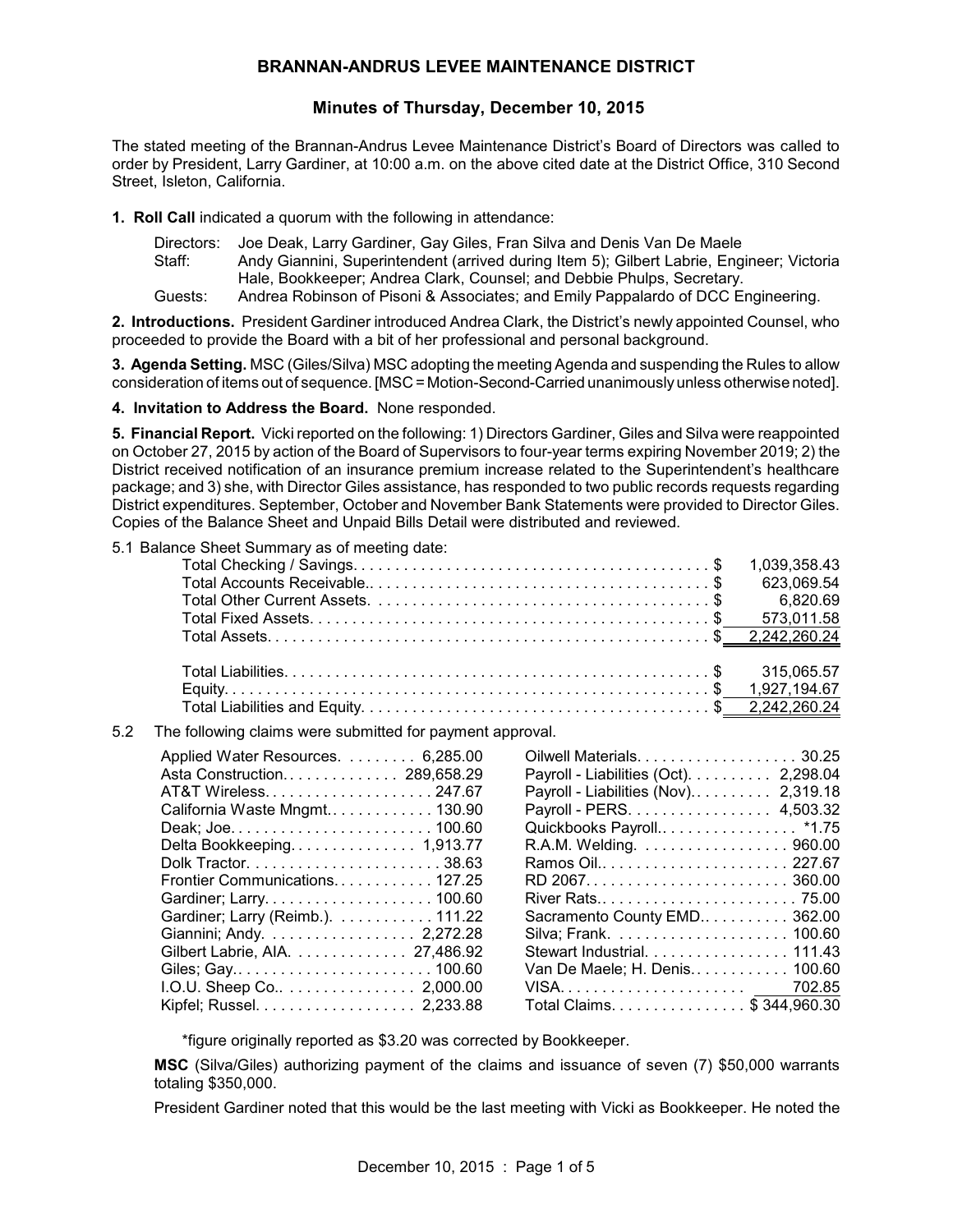tasks she completed at the beginning of her tenure to update the District's records and he thanked her for the service provided to the District over the past 14 years. Vicki was gracious in her response and noted that she will continue to make herself available for a smooth transition to Pisoni & Associates. The Board thanked Vicki and noted that she should submit an invoice for time expended assisting in this transition.

[Vicki Hale and Andrea Robinson retired from the meeting following the Financial Report.]

### **6. Business**

6.1 Appointment of District Assistant Secretary / Bookkeeper. **MSC** (Deak/Van De Maele): 1) authorizing President Gardiner to execute an agreement with Pisoni & Associates to provide bookkeeping/financial services; 2) appointing Bruce Pisoni of Pisoni & Associates to serve as the District's Assistant Secretary / Bookkeeper effective January 1, 2016; and 3) authorizing Resolution 2015-05 pertaining to signators for checks and warrants.

## **RESOLUTION NO. 2015-05**

APPOINTMENT OF ASSISTANT SECRETARY / BOOKKEEPER AND AUTHORIZATION OF SIGNATORS FOR BANKING ACCOUNT(S) AND WARRANTS

WHEREAS, Victoria Hale of Delta Bookkeeping, the District's Assistant Secretary / Bookkeeper, has tendered her resignation to the District effective December 31, 2015; and

WHEREAS, Delta Bookkeeping is in the process of transferring several of its reclamation district clients to Pisoni and Associates, Post Office Box 984, Walnut Grove, California; and

WHEREAS, upon Victoria Hale's recommendation, and the concurrence of the District's Board of Directors, that it is in the District's best interest to likewise transfer the financial services for the District to Pisoni and Associates; and

WHEREAS, an individual within said firm is to be designated as the District's Assistant Secretary / Bookkeeper for the purpose of being vested with the powers and duties necessary to fulfill the duties of said office for the District; and

WHEREAS, the Board of Director's must likewise designate the signatures authorized for the execution of checks and certification of warrants on behalf of the District;

NOW THEREFORE BE IT RESOLVED that the Board of Directors of Brannan-Andrus Levee Maintenance District hereby:

1. Appoints Bruce Pisoni, Principal of Pisoni and Associates, to serve as the District's Assistant Secretary / Bookkeeper effective January 1, 2016 and vests him with all the duties and powers as would normally come under the purview of that office; and

2. Designates Bruce Pisoni as an authorized signator, in addition to the Directors, on any checking, savings or money-market accounts; and

3. Designates Bruce Pisoni as an authorized representatives to attest the Board of Directors' signatures on District warrants, in addition to President Gardiner who was previously authorized to attest to the signatures on such documents in the unforeseen absence of the Assistant Secretary / Bookkeeper [ref. Resolution 2001-005].

- 6.2 Encroachment Requests
	- A. Jim Deak Stairway. Applicant requests authorization to install a prefabricated, wooden access stairway on the landside levee slope to provide crown access from the levee toe. The stairs will be constructed of pressure treated wood and anchored to the slope with 8 to 15, 5/8-inch diameter stakes. Approximate dimensions 17-ft x 3-ft. Location: 447 Willow Tree Lane, Isleton, APN156- 0100-004. Owner/Applicant: Jim Deak. Because the stairs rest on the slope, requiring no excavation, the District Engineer recommended approval. **MS** (Silva/Giles) authorizing execution of a permit for the structure. **Carried** with one abstention, Joe Deak.
	- B. Spindrift Marina / Resort Sumps. Request involves an emergency project to install drainage sumps and a collection system at Spindrift to address surface drainage issues impacting a row of mobile homes backing up against the San Joaquin River levee toe, east of the restaurant. Three sumps will be installed at approximately the levee toe which is about 80 feet from the centerline of the levee road. All proposed trenching work is within the District's area of jurisdiction. At present, runoff water collects along a swale area that has developed due to natural settlement, probably caused by a high ground water table. An on-site investigation and review was conducted by the District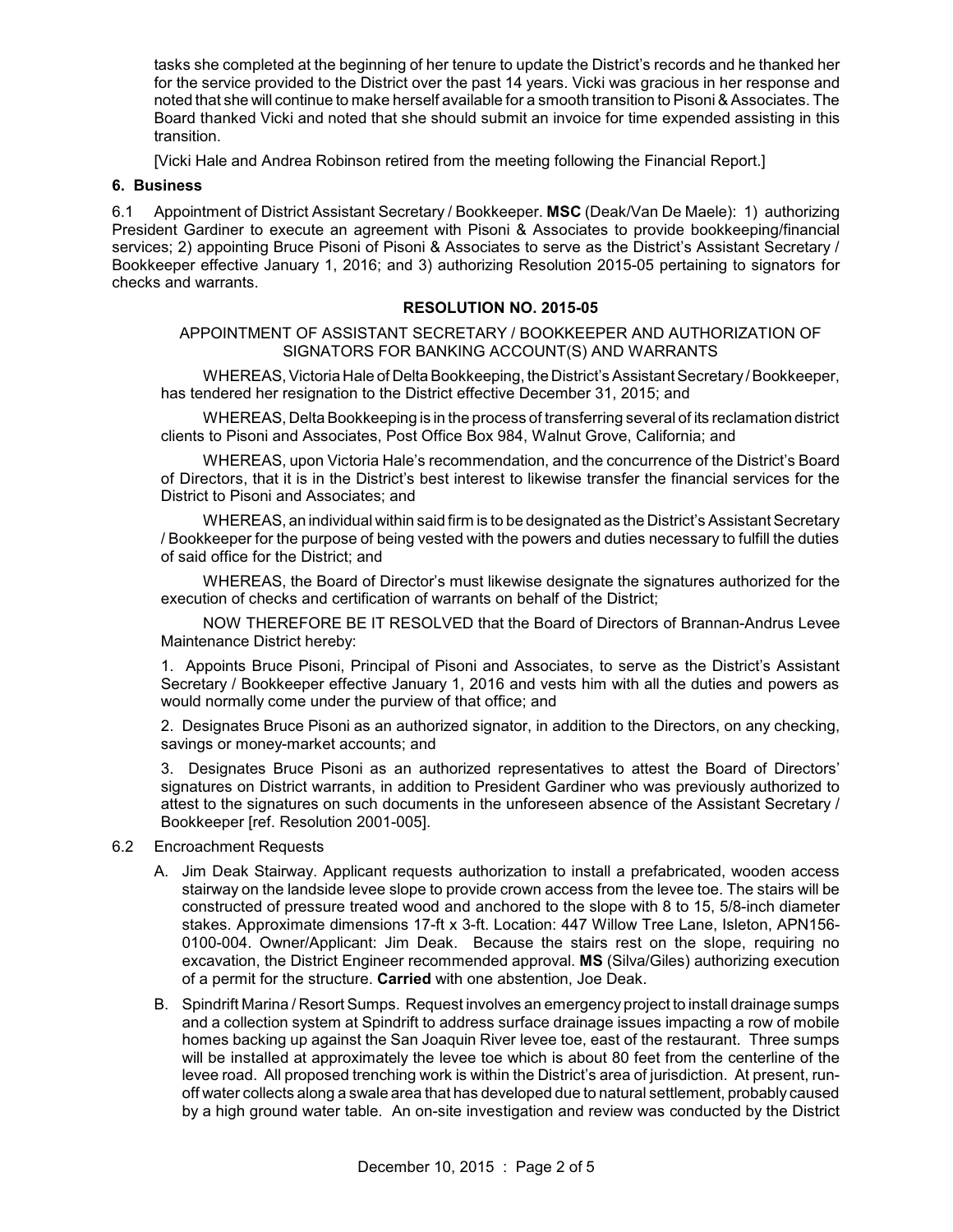Engineer's office and the proposed solution is the least invasive, least costly, and quickest approach to be better prepared for the upcoming weather onslaught being predicted. District Engineer recommended approval of the request by issuance of permit with standard conditions and waiver of application fee. **MSC** (Giles/Deak) approving the recommendation of the District Engineer.

C. Bureau of Reclamation request for District's endorsement on Central Valley Flood Protection Board Encroachment Application involving the replacement of monitoring station on RD317 levee. **MSC** (Deak/Silva) authorizing execution of endorsement.

6.3 President Gardiner requested the Board incorporate byresolution some type of Cease and Desist Order form for use by staff to put parties on notice as to unauthorized construction or other activities within the jurisdiction of the levee maintenance district. The document should be something that can be posted on or at the infraction site, similar to "red tagging" an activity. The Board was agreeable with the concept. Larry and Debbie will prepare something for the Board's consideration.

## **7. Staff Reports**

7.1 Secretary - Debbie Phulps. MSC (Deak/Van De Maele) approving the minutes of the November 12, 2015 meeting as mailed. Debbie reported on receipt of the 2015-16 Subventions Program Work Agreements and execution of same by President Gardiner.

7.2 Counsel - Andrea Clark. Andrea provided a brief water litigation update including matters related to "the water fix" including a request to change diversion points which, if adopted, would impact Sacramento Valley water rights holders. The North Delta Water Agency has engaged Downey Brand to represent them and their member agencies in the filing of comments. As members of the North Delta Water Agency, Andrea inquired whether Brannan-Andrus LMD and its reclamation districts desire to join in the complaint effort which, by virtue of them being NDWA members, is being underwritten by that agency. Downey Brand has determined that joint representation on the matter is not inconsistent overall. The Board agreed to participate. Andrea provided them with sample correspondence which is to be returned to her office by January 4.

7.3 Superintendent - Andy Giannini. Flood preparations are proceeding in good order. Mowing has gone smoothly with both machines running well. Grazing is complete. The repair of the flap gate at the west end of Sevenmile Slough is complete. Have similar issues on adjacent gate to follow-up with diver. Asta will be contacted to place dirt and gravel cover at two ramp locations. Material from the Mokelumne project is arriving at the 100-acre site for temporary storage. Discussion ensued about the notification steps during a districtdeclared emergency.

7.4 Engineer - Gil Labrie. Gil distributed and reviewed his monthly report to the BALMD Board (*discussion or questions occurring during the course of the Report are noted in inset paragraphs*):

A. Levee Investment Strategy. This proposed new Levee Program management tool has been in the works since November 2014. It is a Delta Stewardship Council (DSC) directed and funded effort to develop a *Delta Levees Investment Strategy* (DLIS) methodology that could potentiallybe utilized by DWR and the State Legislature to prioritize and validate the budget-decision making process for the Subventions Program in the Governor's Budget. Since its early beginnings there has been more than one iteration of the draft DLIS document and some workshops have been conducted. The various drafted versions have been the subject of consistent criticism regarding the assumptions incorporated into the proposed decision methodology due to the limitations posed by incomplete and flawed data gleaned from earlier reports produced for DWR to show the vulnerability of Delta levees and assign a high cost to bring them up to a higher standard. Such inflated costs are an important element in the risk-based evaluation approach being taken in the development of the prioritization methodology. The most recent version was given a so called trial run at a stakeholder's meeting in October 12 organized by DWR and the DSC.

The presentation at that meeting, chaired by the DSC, was very superficial and not what was expected by most of the stakeholder representatives present. Consequently, another attempt to test the methodology with a more limited group of stakeholder representatives is scheduled for Friday, December 11. With no advance distribution of materials for the meeting, it is not possible to provide any indication of how this decision-making tool will influence future flood protection budget decisions. It has been stated that the focus of this potentially new State Levee Flood Control budgeting guide will be on **where** the investment priorities should be and **what** types of levee improvements bestreflect those priorities. The promised demonstration scheduled for Friday may give a clearer indication of what the real implications are with its use.

Concurrently, the DSC has been seeking comments on a DLIS Programmatic EIR that is currently being circulated. Additionally, a "White Paper" entitled the "*Delta Flood Management Investment*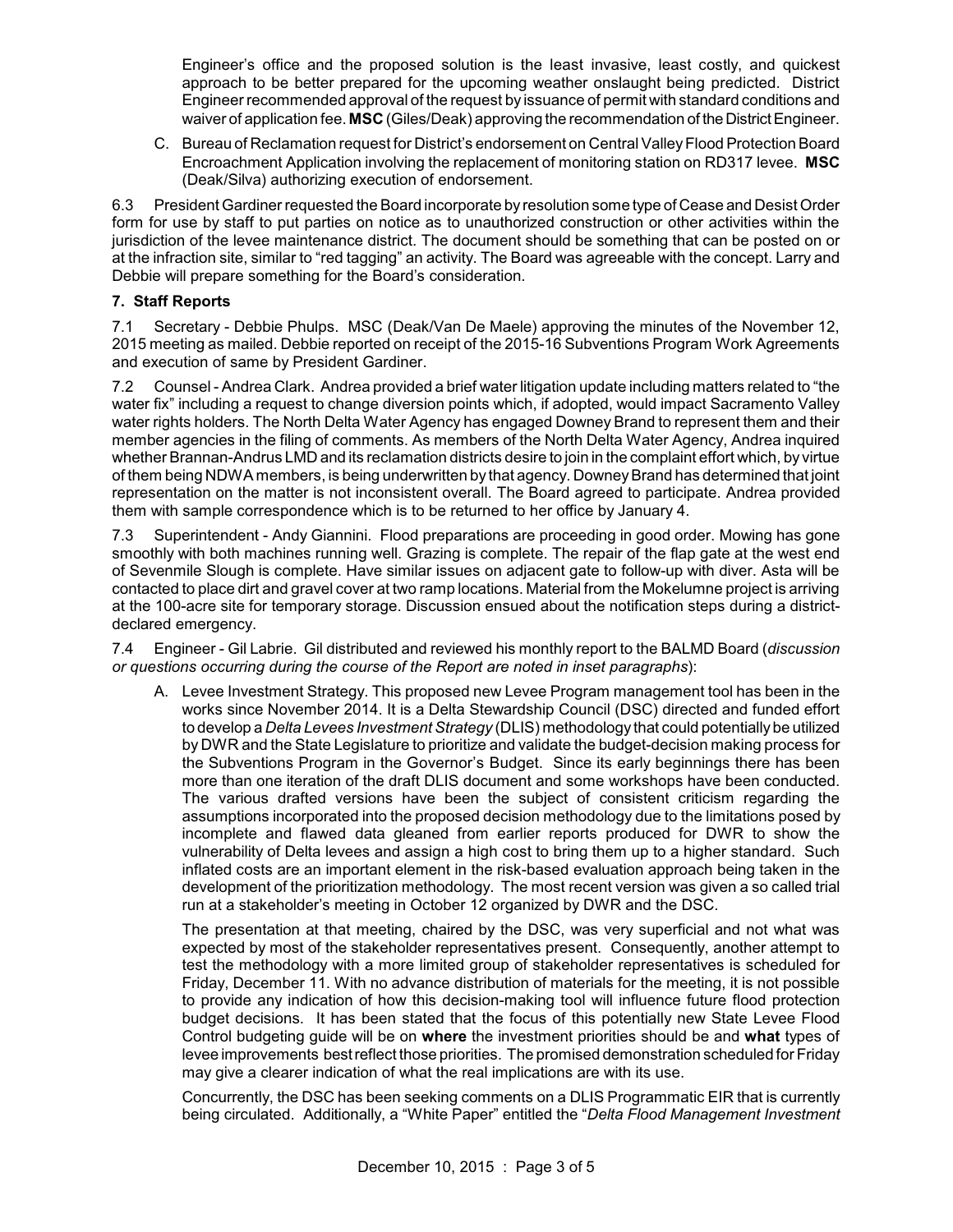*Strategy Principles,"* which was crafted independently by three senior members of the DSC to guide Council deliberations on the DLIS, has been undergoing a separate review procedure. That document was scheduled to be considered and fine tuned at the November DSC meeting in preparation for the eventual adoption of a final version in December. This is probably the most crucial part of this budgeting tool process since these *Principles*, currently being crafted separately by the DSC, are basically establishing the priorities which to protect people, property and water quality. A reliable DSC source recently indicated that the *Principles* document is now being treated as an "interim" guide.

- B. Title 23 Revisions. Another Resources Agencyeffort affecting jurisdictional levee work is an update of the Flood Board Standards governing the design and construction of proposed work within the Board's jurisdiction and incorporated into Sections 8571, 8608 and 8610.5 of the Water Code. The focus of this update was carefully coordinated with the USACE O&M Manual, applicable Federal regulations affecting Project and Jurisdictional Non-Project levees, and the Flood Board's Encroachment Permit authorityand regulations. The 146-page document introduced at a workshop in October was subjected to a public comment period that ended on November 6, 2015. According to DWR staff there will be a formal response to the comments received from stakeholders, and a follow up briefing will be held in February 2016. Flood Board adoption of a completed Administrative Draft of the revised regulations is scheduled for March. That action is followed by a formal State prescribed rule-making process, with final approval by the Office of Administrative Law anticipated in July 2016.
- C. Subventions Special Project (BA-15-1.0-SP). This major erosion repair project involving the Sacramento River levee between Cache Slough and Isleton is now identified in an officially approved Work Agreement with DWR. The term of the agreement extends until December 31, 2018.

This office is now working on the first step in the process, the preparation of a Statement of Work (SOW), which is preparatory to any project costs being incurred. However, preparation of the SOW is reimbursable. Once the SOW is approved, DWR will advance monies to the District based on an estimate of expected costs covering six months or as specified by DWR, less a 10% retention. A draft of that SOW has been prepared and is currently under review.

- D. Upcoming Special Projects. As previously reported DWR is preparing to again solicit project proposals with a new PSP release. The timing for that release is supposed to be early 2016. As in the prior PSP an important component that will be required is a habitat enhancement component. Consequently, the water-side levee toe erosion repair project this office has been considering for the Georgiana Slough bend near B&W and discussed in last month's report to the Board, which does include a habitat bench component, and may be eligible for submittal and consideration.
- E. 2015-16 Levee Subventions Projects. As reported in November, BALMD's main construction projects proposed for FY2015-16: 1) a seepage management and French drain project for Georgiana Slough, 2) the Gardiner/Still project, and 3) a stability berm project at Delta Bay, were put on hold until spring 2016, or later, in order to address a serious seepage problem involving the Mokelumne River levee upstream of Rancho Marina Resort. The Mokelumne levee reach has been seeping for some time and was being monitored; but an irrigation pipe repair in the vicinity revealed that the lower levee slope was too saturated. Because of the potential for an unusually wet winter, the situation needed to be addressed in advance of such an occurrence. With Board approval, a concerted effort was made to get the project designed, plans prepared, and construction bids solicited.

The low bidder, Asta Construction, was awarded a contract in October and construction officially began in the second week of November. The seepage management design was worked out in consultation with Raney Geotechnical, and involved the installation of some lateral French drains up the levee slope and connected directly to the existing toe drain pipe installed by the USACE in 1998. A rock blanket was themn added to the levee slope to further capture seepage and carry it to the existing French drain. Early on during construction it was discovered that the existing drainage system was not functioning properly due to a sediment build up at the toe of the slope holding back seepage waters from the drain trench and sand collected in the existing drain pipe. To address those deficiencies a new 8-inch drain was installed above the existing line and new drain rock was used to replace the existing clogged drain rock in the upper portion of the 1998 French drain to better connect with the new rock blanket. The rock blanket has been capped with fabric and 18-inches of fill dirt transported from the District's stockpile. The project will be